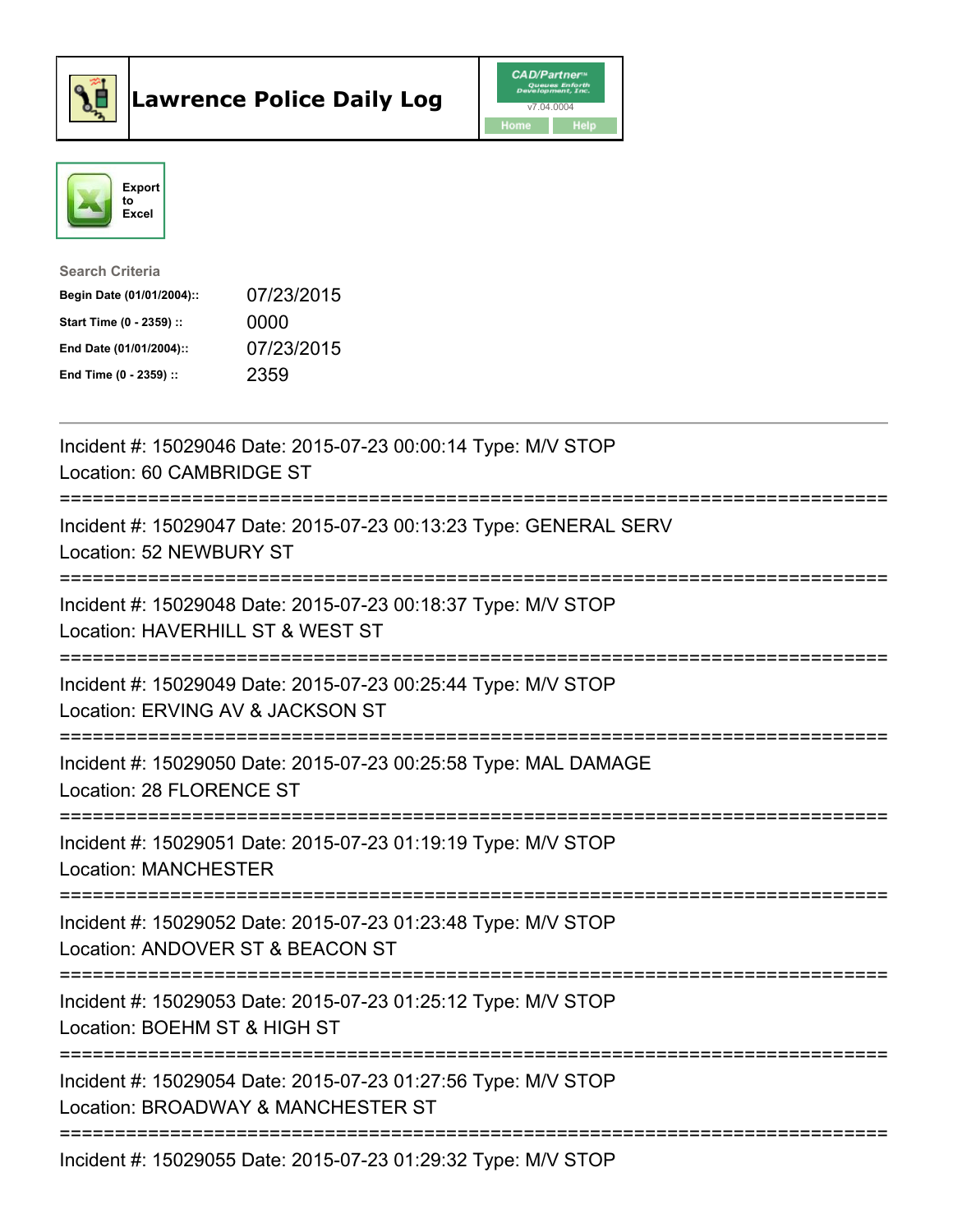| Location: BROADWAY & TREMONT ST<br>===========================                                                                          |
|-----------------------------------------------------------------------------------------------------------------------------------------|
| Incident #: 15029056 Date: 2015-07-23 01:34:29 Type: M/V STOP<br>Location: HAVERHILL ST & WEST ST                                       |
| Incident #: 15029057 Date: 2015-07-23 01:35:33 Type: M/V STOP<br>Location: FERRY ST & WILLIAM ST                                        |
| Incident #: 15029058 Date: 2015-07-23 01:39:57 Type: M/V STOP<br>Location: DURHAM ST & NEWTON ST                                        |
| ===============================<br>Incident #: 15029059 Date: 2015-07-23 01:42:42 Type: M/V STOP<br>Location: CHESTNUT ST & LAWRENCE ST |
| Incident #: 15029060 Date: 2015-07-23 01:44:45 Type: M/V STOP<br>Location: BROADWAY & CROSS ST                                          |
| Incident #: 15029061 Date: 2015-07-23 01:48:27 Type: M/V STOP<br>Location: BROADWAY & CEDAR ST                                          |
| Incident #: 15029062 Date: 2015-07-23 01:53:17 Type: M/V STOP<br>Location: BRADFORD ST & BROADWAY                                       |
| ========================<br>Incident #: 15029063 Date: 2015-07-23 02:01:03 Type: DRUG OVERDOSE<br>Location: 11 W LAUREL ST              |
| Incident #: 15029064 Date: 2015-07-23 02:01:54 Type: M/V STOP<br>Location: FALLS BRIDGE / null                                          |
| Incident #: 15029065 Date: 2015-07-23 02:08:42 Type: M/V STOP<br>Location: GROVE ST & PROSPECT ST                                       |
| Incident #: 15029066 Date: 2015-07-23 02:11:03 Type: M/V STOP<br>Location: FRANKLIN ST & HAVERHILL ST                                   |
| Incident #: 15029067 Date: 2015-07-23 02:13:09 Type: M/V STOP<br>Location: BRADFORD ST & BROADWAY                                       |
| Incident #: 15029068 Date: 2015-07-23 02:15:37 Type: M/V STOP<br>Location: BROADWAY & GREEN ST                                          |
| Incident #: 15029069 Date: 2015-07-23 02:22:06 Type: SUS PERS/MV                                                                        |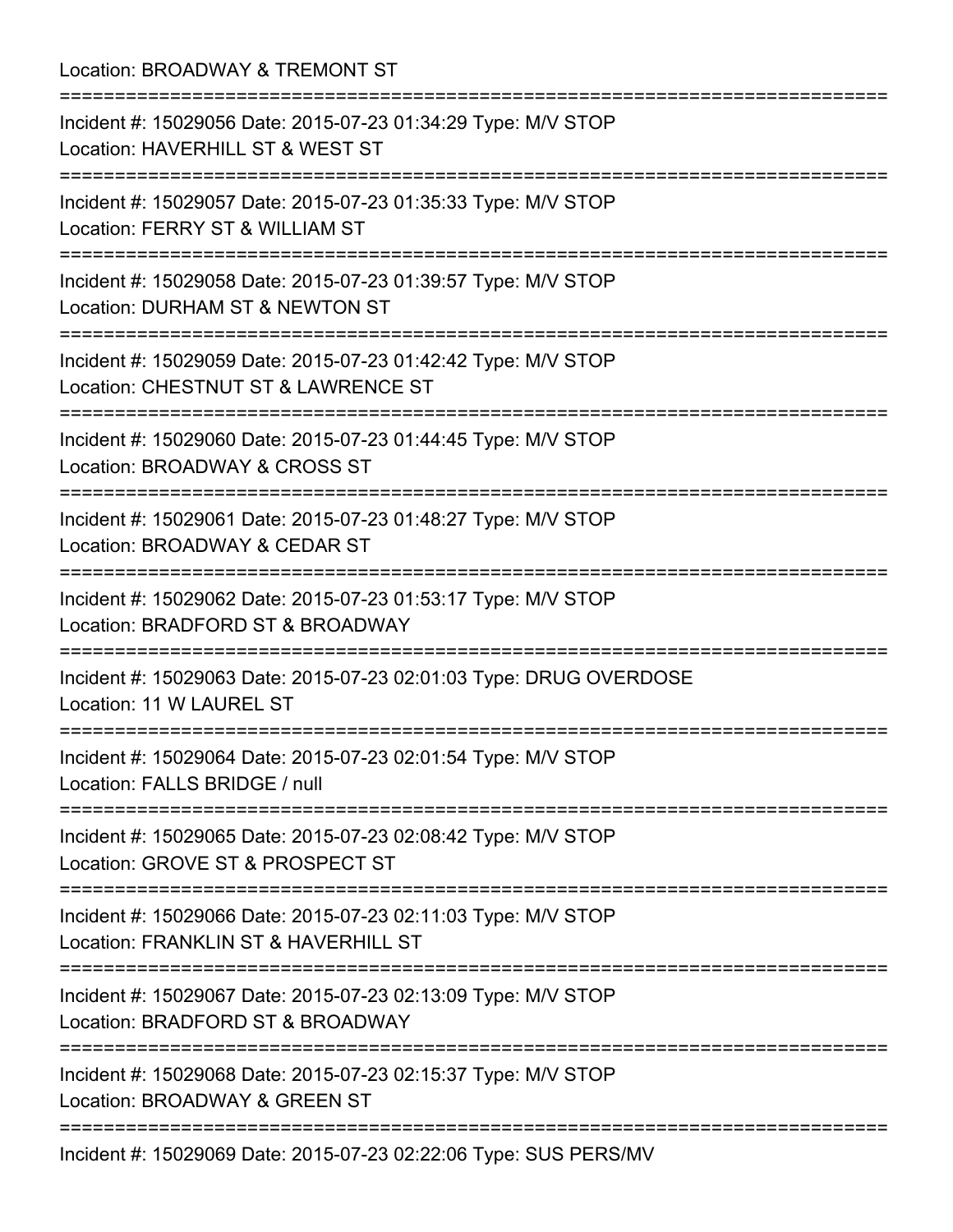=========================================================================== Incident #: 15029070 Date: 2015-07-23 02:22:44 Type: M/V STOP Location: S UNION & KEMPTON =========================================================================== Incident #: 15029071 Date: 2015-07-23 02:30:20 Type: M/V STOP Location: BROADWAY & COMMON ST =========================================================================== Incident #: 15029072 Date: 2015-07-23 03:09:40 Type: SHOTS FIRED Location: 59 BUNKERHILL ST =========================================================================== Incident #: 15029073 Date: 2015-07-23 04:33:02 Type: SUS PERS/MV Location: 17 THORNTON AV =========================================================================== Incident #: 15029074 Date: 2015-07-23 05:04:36 Type: M/V STOP Location: BROADWAY & HAVERHILL ST =========================================================================== Incident #: 15029075 Date: 2015-07-23 05:08:19 Type: TOW/REPOSSED Location: 210 WATER ST =========================================================================== Incident #: 15029076 Date: 2015-07-23 05:50:09 Type: STOL/MV/PAS Location: 70 STATE ST =========================================================================== Incident #: 15029077 Date: 2015-07-23 06:26:31 Type: DRUG VIO Location: 102 WILLOW ST =========================================================================== Incident #: 15029078 Date: 2015-07-23 06:29:22 Type: STOL/MV/PAS Location: 70 STATE ST =========================================================================== Incident #: 15029079 Date: 2015-07-23 07:00:45 Type: SUS PERS/MV Location: 147 EXCHANGE ST =========================================================================== Incident #: 15029080 Date: 2015-07-23 07:03:51 Type: MUTUAL AID Location: 90 LOWELL ST =========================================================================== Incident #: 15029081 Date: 2015-07-23 07:04:58 Type: DOMESTIC/PAST Location: 31 FAIRMONT ST FL 3 =========================================================================== Incident #: 15029082 Date: 2015-07-23 07:06:47 Type: PARK & WALK Location: BROADWAY =========================================================================== Incident #: 15029083 Date: 2015-07-23 07:09:22 Type: WARRANT SERVE

Location: WHITE ST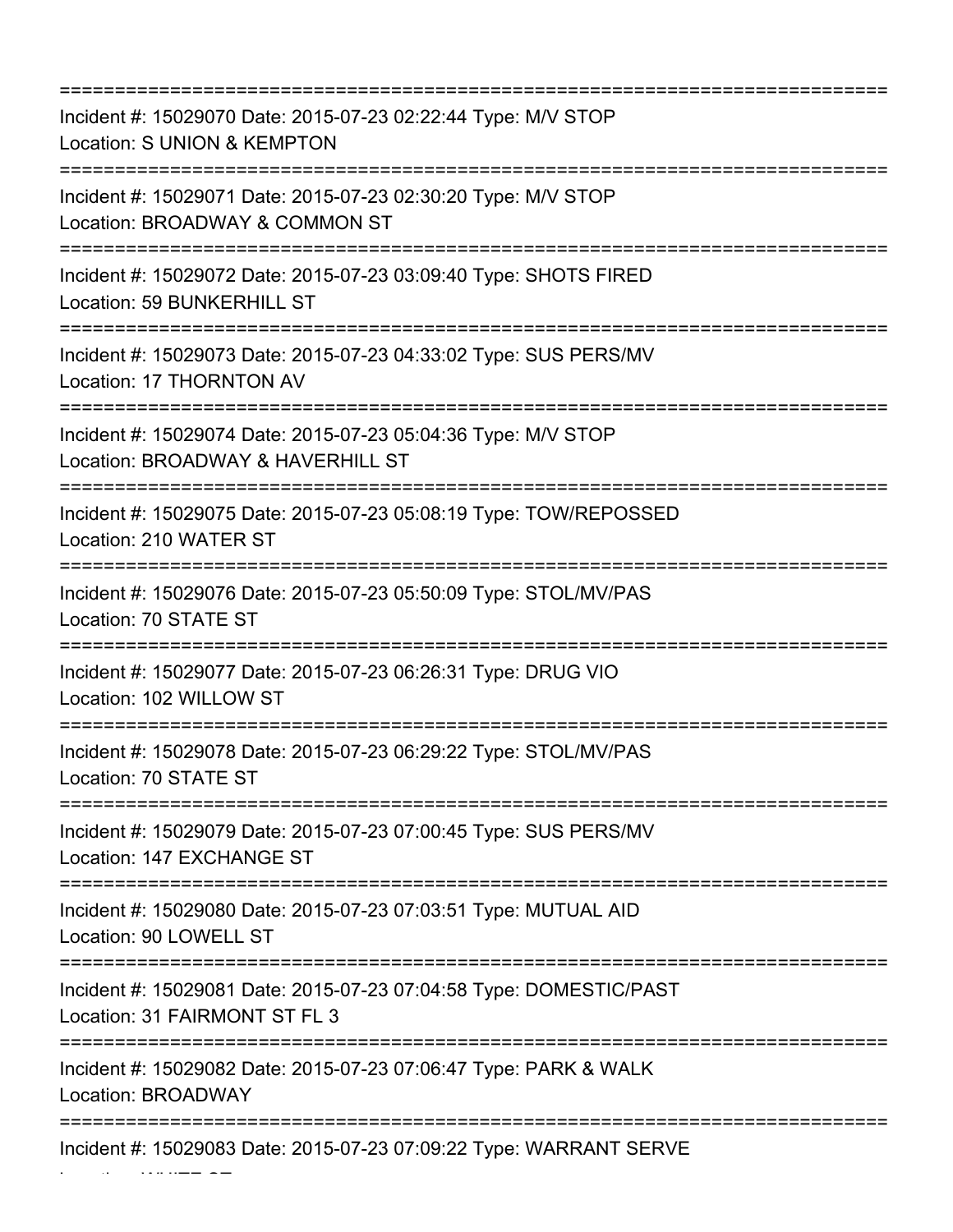=========================================================================== Incident #: 15029084 Date: 2015-07-23 07:35:39 Type: AUTO ACC/NO PI Location: INTERNATIONAL WY =========================================================================== Incident #: 15029085 Date: 2015-07-23 07:35:48 Type: GENERAL SERV Location: HAVERHILL ST & UNION ST =========================================================================== Incident #: 15029086 Date: 2015-07-23 07:44:31 Type: CLOSE STREET Location: BLANCHARD ST & SALEM ST =========================================================================== Incident #: 15029087 Date: 2015-07-23 08:07:39 Type: CLOSE STREET Location: FOSTER ST & SALEM ST =========================================================================== Incident #: 15029088 Date: 2015-07-23 08:11:20 Type: TRESPASSING Location: 101 AMESBURY ST =========================================================================== Incident #: 15029089 Date: 2015-07-23 08:52:14 Type: KEEP PEACE Location: 14 TYLER ST =========================================================================== Incident #: 15029090 Date: 2015-07-23 08:57:39 Type: AUTO ACC/NO PI Location: 2 MILL ST =========================================================================== Incident #: 15029091 Date: 2015-07-23 09:02:27 Type: NEIGHBOR PROB Location: 29 KENT ST =========================================================================== Incident #: 15029092 Date: 2015-07-23 09:14:11 Type: SEARCHWARRANT Location: 315 E HAVERHILL ST =========================================================================== Incident #: 15029093 Date: 2015-07-23 09:16:11 Type: ASSSIT OTHER PD Location: 62 BELMONT ST =========================================================================== Incident #: 15029094 Date: 2015-07-23 09:21:19 Type: AUTO ACC/NO PI Location: APPLETON ST & METHUEN ST =========================================================================== Incident #: 15029095 Date: 2015-07-23 09:24:00 Type: UNWANTEDGUEST Location: 8 GREEN ST =========================================================================== Incident #: 15029096 Date: 2015-07-23 09:33:07 Type: DEATH SUDDEN Location: 106 RIVER POINTE WY #3308 =========================================================================== Incident #: 15029097 Date: 2015-07-23 09:59:28 Type: STOL/MV/PAS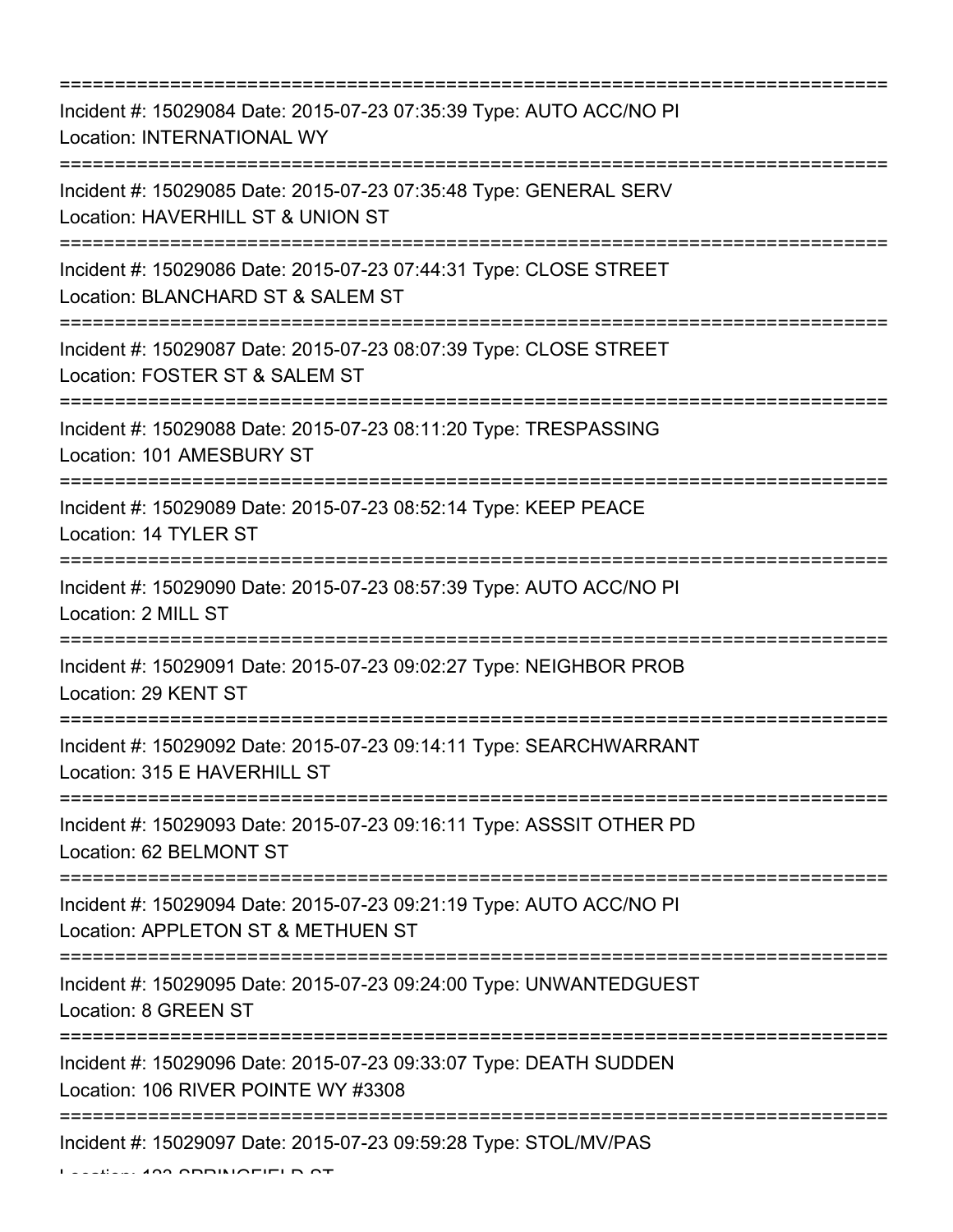| -------------------------                                                                                                                                 |
|-----------------------------------------------------------------------------------------------------------------------------------------------------------|
| Incident #: 15029098 Date: 2015-07-23 10:07:10 Type: THREATS<br>Location: 86 INMAN ST                                                                     |
| Incident #: 15029099 Date: 2015-07-23 10:10:46 Type: TOW OF M/V<br>Location: 185 HIGH ST                                                                  |
| Incident #: 15029100 Date: 2015-07-23 10:11:40 Type: NOISE ORD<br>Location: 501/2 COMMON ST                                                               |
| Incident #: 15029101 Date: 2015-07-23 10:14:14 Type: RECOV/STOL/MV<br>Location: 158 WATER ST                                                              |
| Incident #: 15029102 Date: 2015-07-23 10:17:27 Type: GENERAL SERV<br>Location: EASTERN PACKAGING INC. / 132 BRADFORD ST<br>============================== |
| Incident #: 15029103 Date: 2015-07-23 10:17:51 Type: DRUG VIO<br>Location: DAISY ST & HOLLY ST                                                            |
| Incident #: 15029104 Date: 2015-07-23 10:21:40 Type: PARK & WALK<br>Location: BROADWAY & BRADFORD ST                                                      |
| Incident #: 15029105 Date: 2015-07-23 10:28:39 Type: SUS PERS/MV<br>Location: 108 WOODLAND ST                                                             |
| Incident #: 15029106 Date: 2015-07-23 10:38:17 Type: TOW OF M/V<br>Location: CUSTER ST & PROSPECT ST                                                      |
| Incident #: 15029107 Date: 2015-07-23 10:51:15 Type: MEDIC SUPPORT<br>Location: 1 STEVENS CT #1                                                           |
| Incident #: 15029108 Date: 2015-07-23 10:52:17 Type: M/V STOP<br>Location: AMES ST & HAVERHILL ST                                                         |
| Incident #: 15029109 Date: 2015-07-23 10:58:31 Type: LARCENY/PAST<br>Location: 10 BEACONSFIELD ST                                                         |
| Incident #: 15029110 Date: 2015-07-23 11:07:27 Type: M/V STOP<br>Location: EXCHANGE ST & MYRTLE ST                                                        |
| Incident #: 15029111 Date: 2015-07-23 11:10:29 Type: SUS PERS/MV                                                                                          |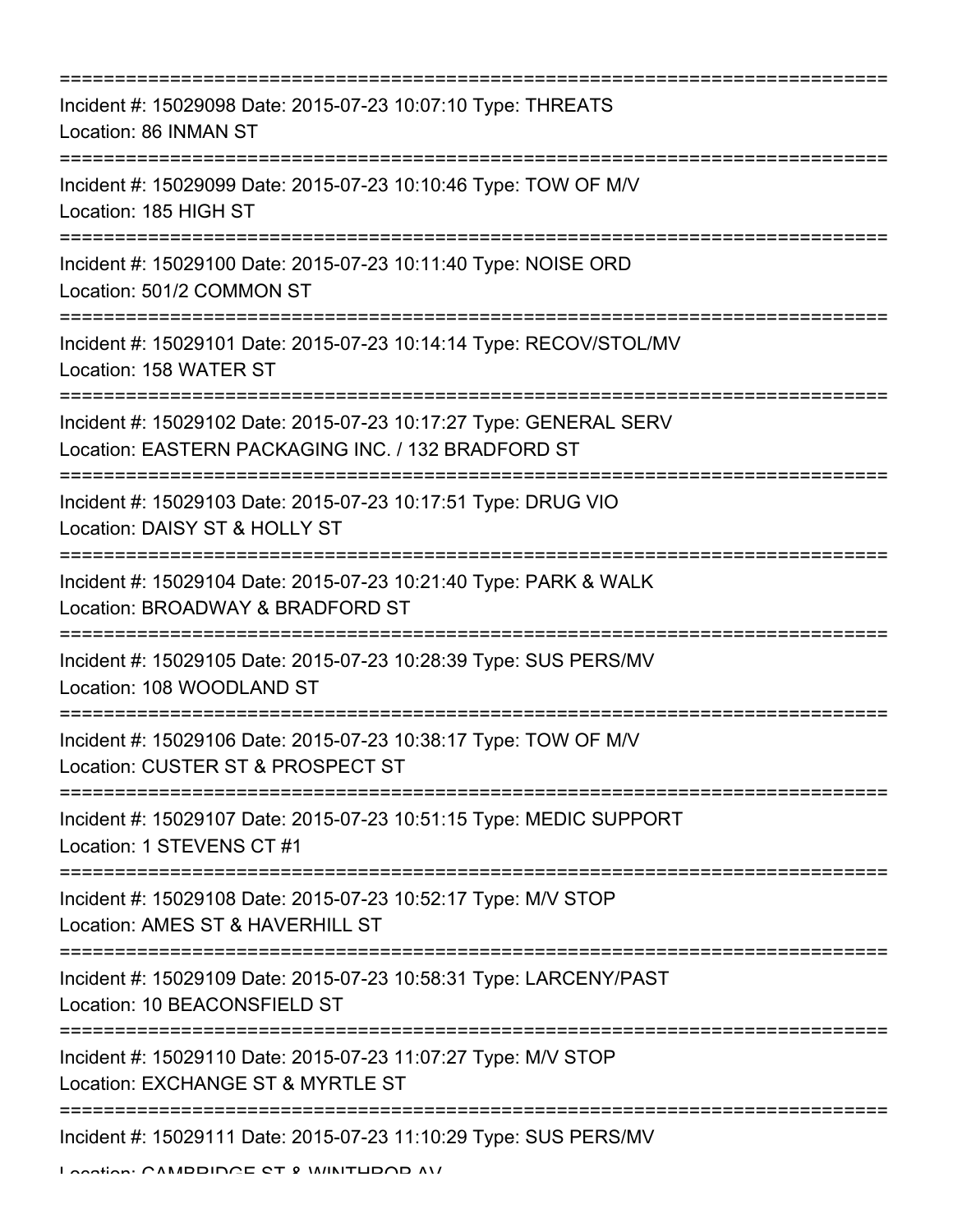| Incident #: 15029112 Date: 2015-07-23 11:20:34 Type: DRUG VIO<br>Location: 140 MARSTON ST                                     |
|-------------------------------------------------------------------------------------------------------------------------------|
| Incident #: 15029115 Date: 2015-07-23 11:22:47 Type: STOLEN PROP<br>Location: 123 SPRINGFIELD ST                              |
| Incident #: 15029113 Date: 2015-07-23 11:23:34 Type: M/V STOP<br>Location: 161 HIGH ST                                        |
| =========================<br>Incident #: 15029114 Date: 2015-07-23 11:24:10 Type: SUS PERS/MV<br>Location: 131 SPRINGFIELD ST |
| Incident #: 15029116 Date: 2015-07-23 11:34:16 Type: LARCENY/PAST<br>Location: 542 ANDOVER ST                                 |
| Incident #: 15029117 Date: 2015-07-23 11:36:36 Type: DRUG VIO<br><b>Location: 11 LAWRENCE ST</b>                              |
| Incident #: 15029118 Date: 2015-07-23 11:42:08 Type: CONFIS PROP<br>Location: 18 BROADWAY                                     |
| Incident #: 15029119 Date: 2015-07-23 11:43:42 Type: GENERAL SERV<br>Location: 37 WHITMAN ST                                  |
| Incident #: 15029120 Date: 2015-07-23 11:55:36 Type: DOMESTIC/PAST<br>Location: 129 GARDEN ST                                 |
| Incident #: 15029121 Date: 2015-07-23 11:56:37 Type: MISSING PERS<br>Location: 198 HOWARD ST                                  |
| Incident #: 15029122 Date: 2015-07-23 12:09:27 Type: MV/BLOCKING<br>Location: GOLDEN HOUSE / 129 S BROADWAY                   |
| Incident #: 15029123 Date: 2015-07-23 12:14:02 Type: MV/BLOCKING<br>Location: 129 S BROADWAY                                  |
| Incident #: 15029124 Date: 2015-07-23 12:16:06 Type: MAL DAMAGE<br>Location: PATRICIA MCGOVEREN PARKING GAR                   |
| Incident #: 15029125 Date: 2015-07-23 12:23:37 Type: RECOV/STOL/MV<br>Location: 7 POPLAR ST                                   |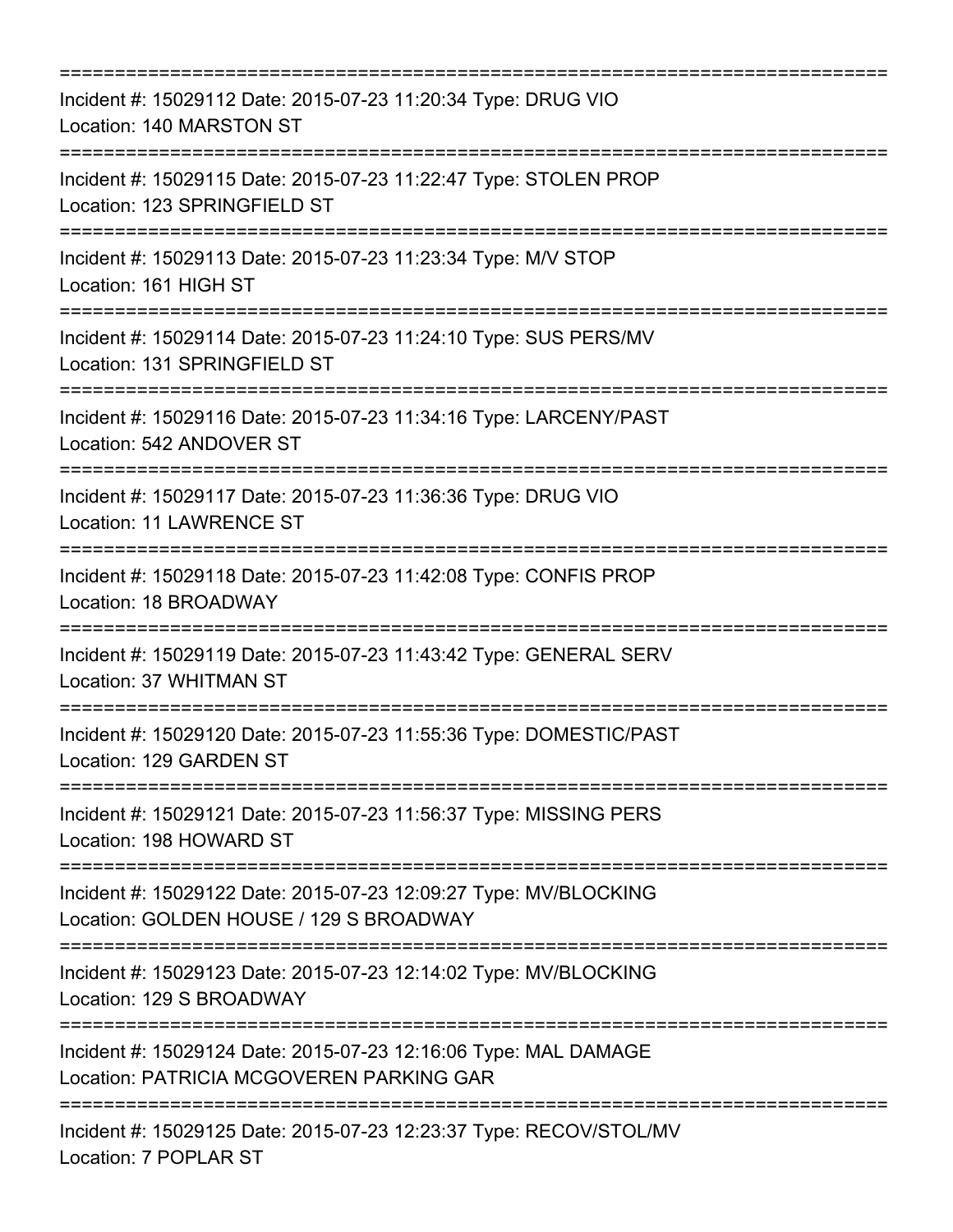| Incident #: 15029126 Date: 2015-07-23 12:33:45 Type: UNKNOWN PROB<br>Location: 227 PARK ST                                        |
|-----------------------------------------------------------------------------------------------------------------------------------|
| Incident #: 15029128 Date: 2015-07-23 12:38:49 Type: CK WELL BEING<br>Location: 88 BOWDOIN ST                                     |
| Incident #: 15029127 Date: 2015-07-23 12:40:18 Type: DRUG VIO<br>Location: 16 WALNUT ST                                           |
| Incident #: 15029129 Date: 2015-07-23 12:52:12 Type: B&E/MV/PAST<br>Location: 111 ABBOTT ST<br>================================== |
| Incident #: 15029130 Date: 2015-07-23 12:54:47 Type: WOMAN DOWN<br>Location: 468 HAVERHILL ST<br>=================                |
| Incident #: 15029131 Date: 2015-07-23 13:01:07 Type: ASSIST FIRE<br>Location: 56 SPRINGFIELD ST                                   |
| Incident #: 15029133 Date: 2015-07-23 13:11:32 Type: SHOPLIFTING<br>Location: 365 ESSEX ST                                        |
| Incident #: 15029134 Date: 2015-07-23 13:12:23 Type: HIT & RUN M/V<br>Location: 99 AMESBURY ST<br>======================          |
| Incident #: 15029132 Date: 2015-07-23 13:12:46 Type: DRUG VIO<br>Location: 144 EXCHANGE ST                                        |
| Incident #: 15029135 Date: 2015-07-23 13:14:23 Type: CK WELL BEING<br>Location: FOSTER ST & MARKET ST                             |
| Incident #: 15029136 Date: 2015-07-23 13:18:50 Type: COURT DOC SERVE<br>Location: 178 SARATOGA ST                                 |
| Incident #: 15029137 Date: 2015-07-23 13:38:22 Type: THREATS<br>Location: 243 S BROADWAY                                          |
| Incident #: 15029138 Date: 2015-07-23 13:41:45 Type: LOST PROPERTY<br>Location: ESSEX ST                                          |
| Incident #: 15029139 Date: 2015-07-23 13:50:28 Type: UNKNOWN PROB<br>Location: PARKER ST & SALEM ST                               |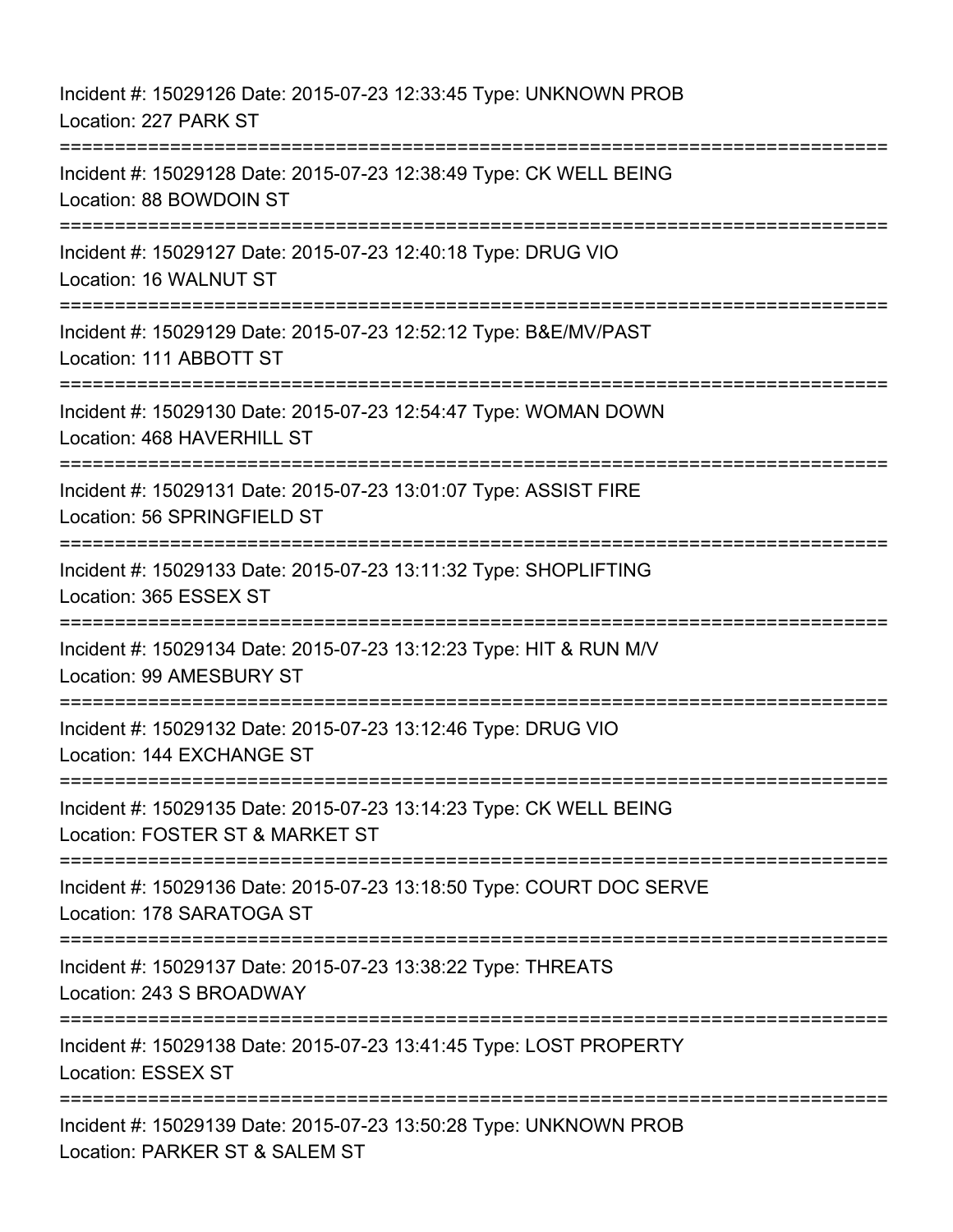Incident #: 15029140 Date: 2015-07-23 14:11:49 Type: AUTO ACC/NO PI Location: NEW BALANCE ATHLETIC SHOE CORP / 5 S UNION ST =========================================================================== Incident #: 15029141 Date: 2015-07-23 14:13:29 Type: DRUG VIO Location: ALDER ST & SPRUCE ST =========================================================================== Incident #: 15029142 Date: 2015-07-23 14:16:32 Type: LARCENY/PAST Location: 218 ABBOTT ST #1 =========================================================================== Incident #: 15029143 Date: 2015-07-23 14:28:30 Type: B&E FOLLOW UP Location: 86 CROSS ST =========================================================================== Incident #: 15029144 Date: 2015-07-23 14:46:15 Type: M/V STOP Location: COMMON ST & JACKSON ST =========================================================================== Incident #: 15029145 Date: 2015-07-23 14:48:21 Type: STOLEN PROP Location: 368 WATER ST =========================================================================== Incident #: 15029146 Date: 2015-07-23 15:02:08 Type: FIGHT Location: AMES ST & ESSEX ST =========================================================================== Incident #: 15029147 Date: 2015-07-23 15:05:19 Type: FIGHT Location: 28 BODWELL ST ======================= Incident #: 15029148 Date: 2015-07-23 15:14:21 Type: DRUG VIO Location: 18 ORCHARD ST =========================================================================== Incident #: 15029149 Date: 2015-07-23 15:22:38 Type: M/V STOP Location: BROADWAY & COMMON ST =========================================================================== Incident #: 15029150 Date: 2015-07-23 15:23:42 Type: ALARMS Location: 599 CANAL ST =========================================================================== Incident #: 15029151 Date: 2015-07-23 15:26:44 Type: RECOV/STOL/MV Location: 379 HOWARD ST =========================================================================== Incident #: 15029152 Date: 2015-07-23 15:34:06 Type: WARRANT SERVE Location: AMES ST & WATER ST =========================================================================== Incident #: 15029153 Date: 2015-07-23 15:36:05 Type: MEDIC SUPPORT Location: 141 AMESBURY ST #508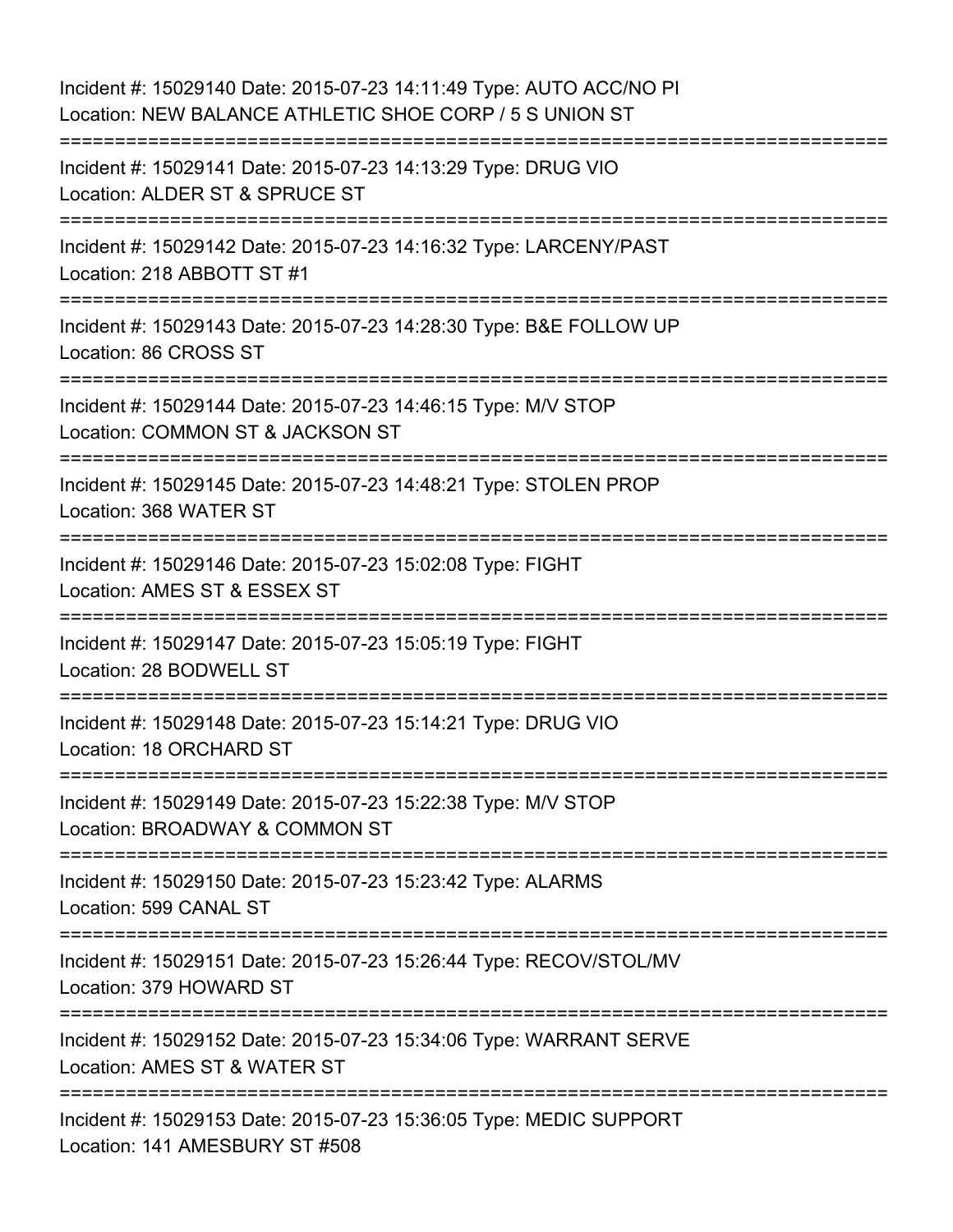Incident #: 15029154 Date: 2015-07-23 15:42:41 Type: MAL DAMAGE Location: 17 SPRING ST =========================================================================== Incident #: 15029155 Date: 2015-07-23 15:48:55 Type: SUS PERS/MV Location: 50 PROSPECT ST =========================================================================== Incident #: 15029156 Date: 2015-07-23 15:51:17 Type: STOL/MV/PAS Location: 375 BROADWAY =========================================================================== Incident #: 15029157 Date: 2015-07-23 16:06:14 Type: GUN CALL Location: MYRTLE ST & WILLOW ST =========================================================================== Incident #: 15029158 Date: 2015-07-23 16:12:58 Type: THREATS Location: 25 MARSTON ST =========================================================================== Incident #: 15029159 Date: 2015-07-23 16:18:18 Type: AUTO ACC/NO PI Location: 279 JACKSON ST =========================================================================== Incident #: 15029160 Date: 2015-07-23 16:48:43 Type: THREATS Location: 142 ESSEX ST =========================================================================== Incident #: 15029161 Date: 2015-07-23 16:57:36 Type: LIC PLATE STO Location: ERVING AV & HAMPSHIRE ST =========================================================================== Incident #: 15029162 Date: 2015-07-23 17:04:55 Type: MAL DAMAGE Location: AMESBURY ST & COMMON ST =========================================================================== Incident #: 15029163 Date: 2015-07-23 17:14:23 Type: M/V STOP Location: COMMON ST & FRANKLIN ST =========================================================================== Incident #: 15029164 Date: 2015-07-23 17:17:56 Type: FRAUD Location: 69 HAVERHILL ST FL 1 =========================================================================== Incident #: 15029165 Date: 2015-07-23 17:19:59 Type: DOMESTIC/PROG Location: CENTRAL BRIDGE =========================================================================== Incident #: 15029166 Date: 2015-07-23 17:21:48 Type: LARCENY/PAST Location: 55 GARFIELD ST =========================================================================== Incident #: 15029167 Date: 2015-07-23 17:26:12 Type: M/V STOP Location: BROADWAY & LOWELL ST

===========================================================================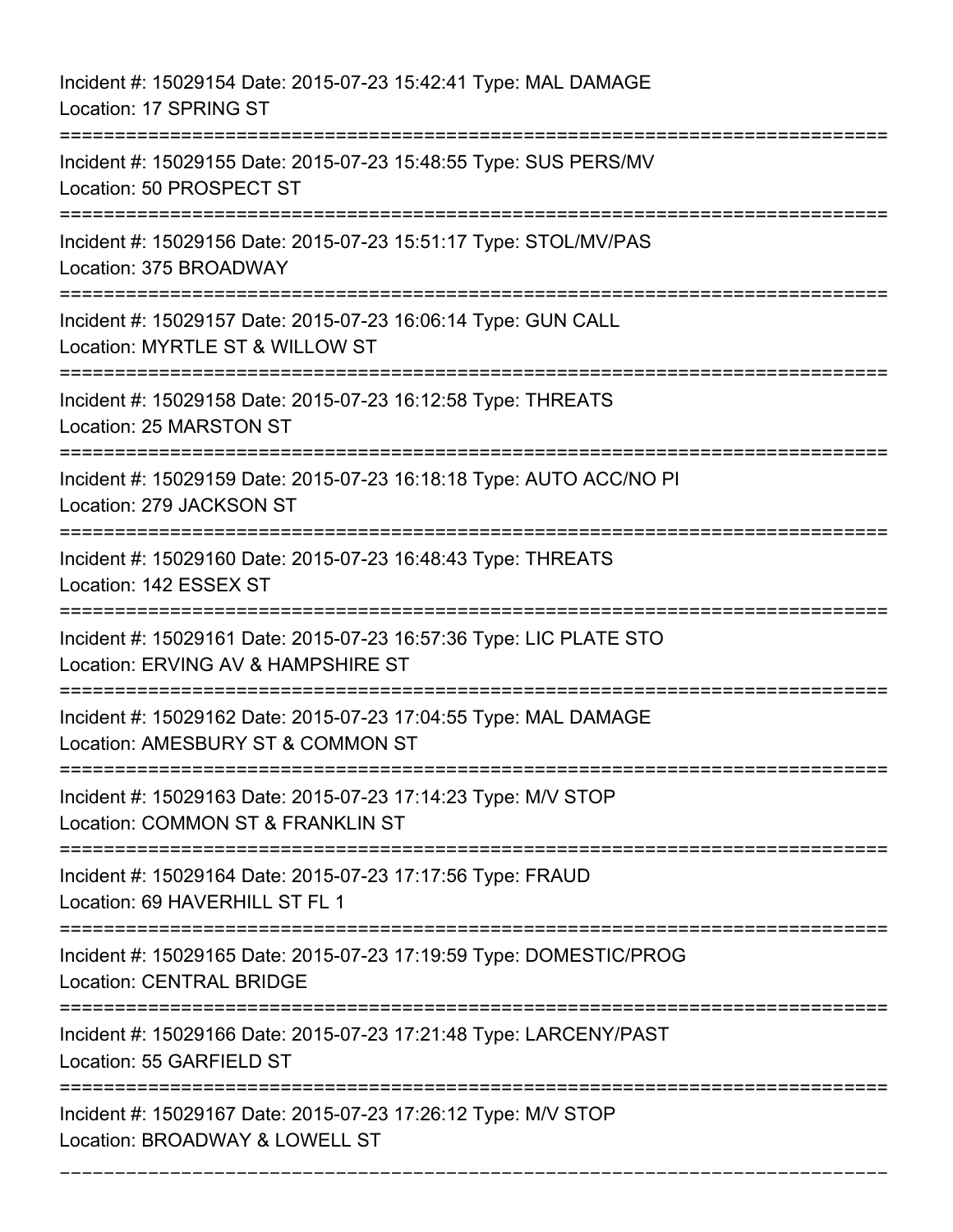| Incident #: 15029168 Date: 2015-07-23 17:40:07 Type: M/V STOP<br>Location: ESSEX ST & LAWRENCE ST                     |
|-----------------------------------------------------------------------------------------------------------------------|
| Incident #: 15029169 Date: 2015-07-23 17:43:22 Type: ASSIST FIRE<br>Location: 2 MEUSEUM SQ                            |
| Incident #: 15029170 Date: 2015-07-23 17:47:20 Type: THREATS<br>Location: 1042 ESSEX ST                               |
| Incident #: 15029171 Date: 2015-07-23 17:49:28 Type: GEN OFFENCES<br>Location: 48 HOLLY ST                            |
| Incident #: 15029172 Date: 2015-07-23 17:54:18 Type: ROBBERY PAST<br>Location: 50 S BROADWAY                          |
| Incident #: 15029173 Date: 2015-07-23 17:57:50 Type: VIO CITY ORD<br>Location: 8 E HAVERHILL ST                       |
| Incident #: 15029174 Date: 2015-07-23 17:58:53 Type: STOL/MV/PAS<br>Location: 539 HAMPSHIRE ST                        |
| Incident #: 15029175 Date: 2015-07-23 18:06:59 Type: ALARMS<br>Location: SOUTH LAWRENCE EAST SCHOOL / 165 CRAWFORD ST |
| Incident #: 15029176 Date: 2015-07-23 18:17:08 Type: M/V STOP<br>Location: LAWRENCE ST & OAK ST                       |
| Incident #: 15029177 Date: 2015-07-23 18:21:52 Type: M/V STOP<br>Location: 86 OAK ST                                  |
| Incident #: 15029178 Date: 2015-07-23 18:23:45 Type: GENERAL SERV<br><b>Location: MILVILLE AV</b>                     |
| Incident #: 15029179 Date: 2015-07-23 18:28:39 Type: SUS PERS/MV<br>Location: 20 ROWE ST                              |
| Incident #: 15029180 Date: 2015-07-23 18:39:58 Type: ASSSIT AMBULANC<br>Location: 659 ESSEX ST                        |
| Incident #: 15029181 Date: 2015-07-23 18:44:51 Type: ALARM/BURG<br>Location: 408 BROADWAY                             |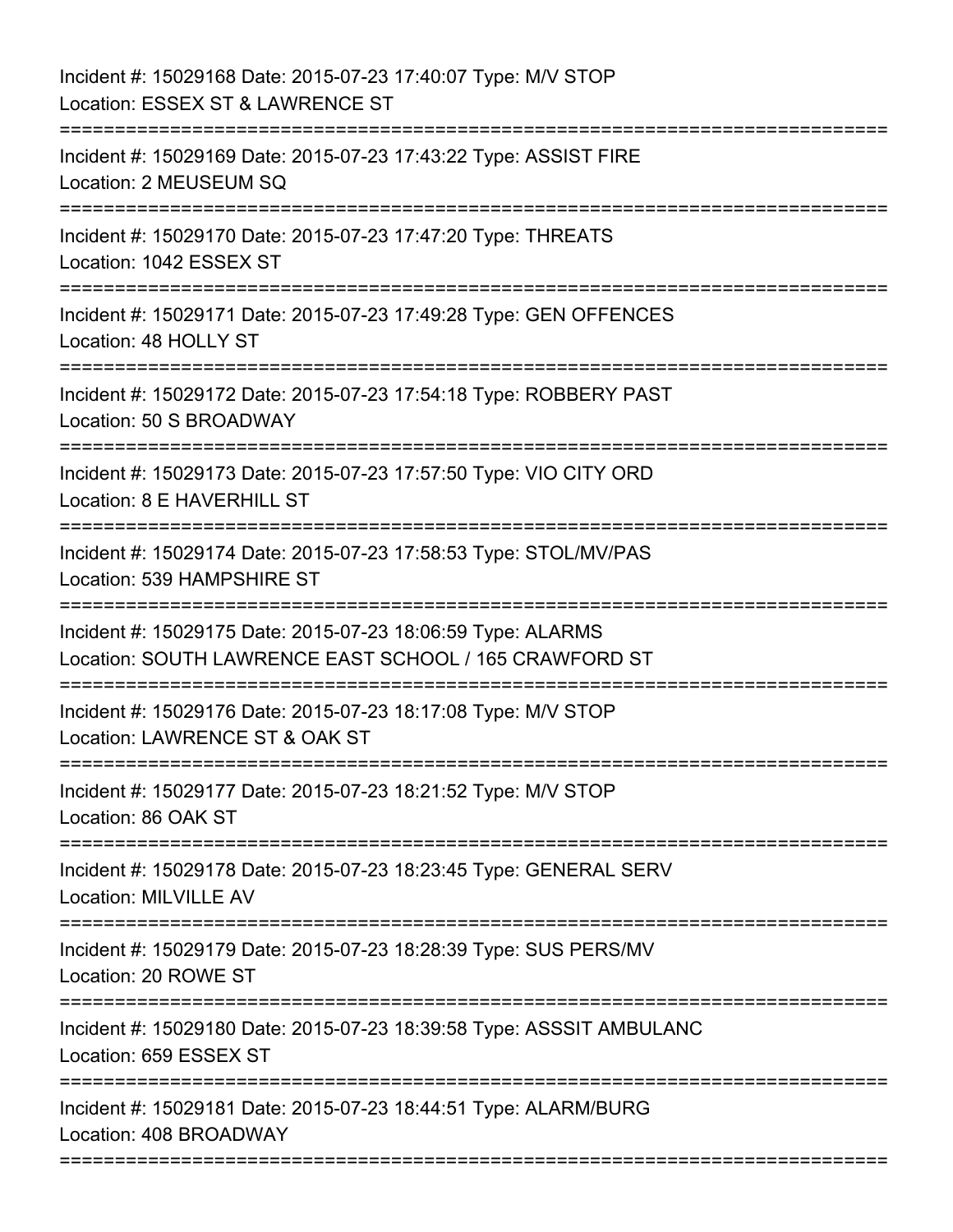| Incident #: 15029182 Date: 2015-07-23 19:03:24 Type: SUS PERS/MV<br>Location: 137-139 BENNINGTON ST                             |
|---------------------------------------------------------------------------------------------------------------------------------|
| Incident #: 15029183 Date: 2015-07-23 19:20:41 Type: KEEP PEACE<br>Location: 279 PARK ST                                        |
| Incident #: 15029184 Date: 2015-07-23 19:31:16 Type: M/V STOP<br>Location: 262 HAMPSHIRE ST                                     |
| Incident #: 15029185 Date: 2015-07-23 19:32:22 Type: PARK & WALK<br>Location: SCARITO PARK / BROOK ST                           |
| Incident #: 15029186 Date: 2015-07-23 19:33:18 Type: M/V STOP<br>Location: 70 KNOX ST                                           |
| Incident #: 15029187 Date: 2015-07-23 19:42:14 Type: SUS PERS/MV<br>Location: BOXFORD ST & S UNION ST<br>;===================== |
| Incident #: 15029188 Date: 2015-07-23 19:47:15 Type: M/V STOP<br>Location: LAWRENCE ST & OAK ST                                 |
| Incident #: 15029189 Date: 2015-07-23 19:49:35 Type: ALARMS<br>Location: 25 KATHERINE ST<br>:==========                         |
| Incident #: 15029190 Date: 2015-07-23 19:51:57 Type: LOUD NOISE<br>Location: LOWELL ST & LOWELL TER                             |
| Incident #: 15029191 Date: 2015-07-23 19:54:10 Type: SHOPLIFTING<br>Location: 73 WHINTHROP AV                                   |
| Incident #: 15029192 Date: 2015-07-23 20:01:45 Type: INVESTIGATION<br>Location: CENTRAL BRIDGE / 0 MERRIMACK ST                 |
| Incident #: 15029193 Date: 2015-07-23 20:05:24 Type: LOST PERSON<br>Location: 28 TENNEY ST                                      |
| Incident #: 15029195 Date: 2015-07-23 20:12:05 Type: SUS PERS/MV<br>Location: FERRY ST & VERMONT ST                             |
| Incident #: 15029194 Date: 2015-07-23 20:12:26 Type: LIC PLATE STO<br>Location: 345 BROADWAY                                    |
|                                                                                                                                 |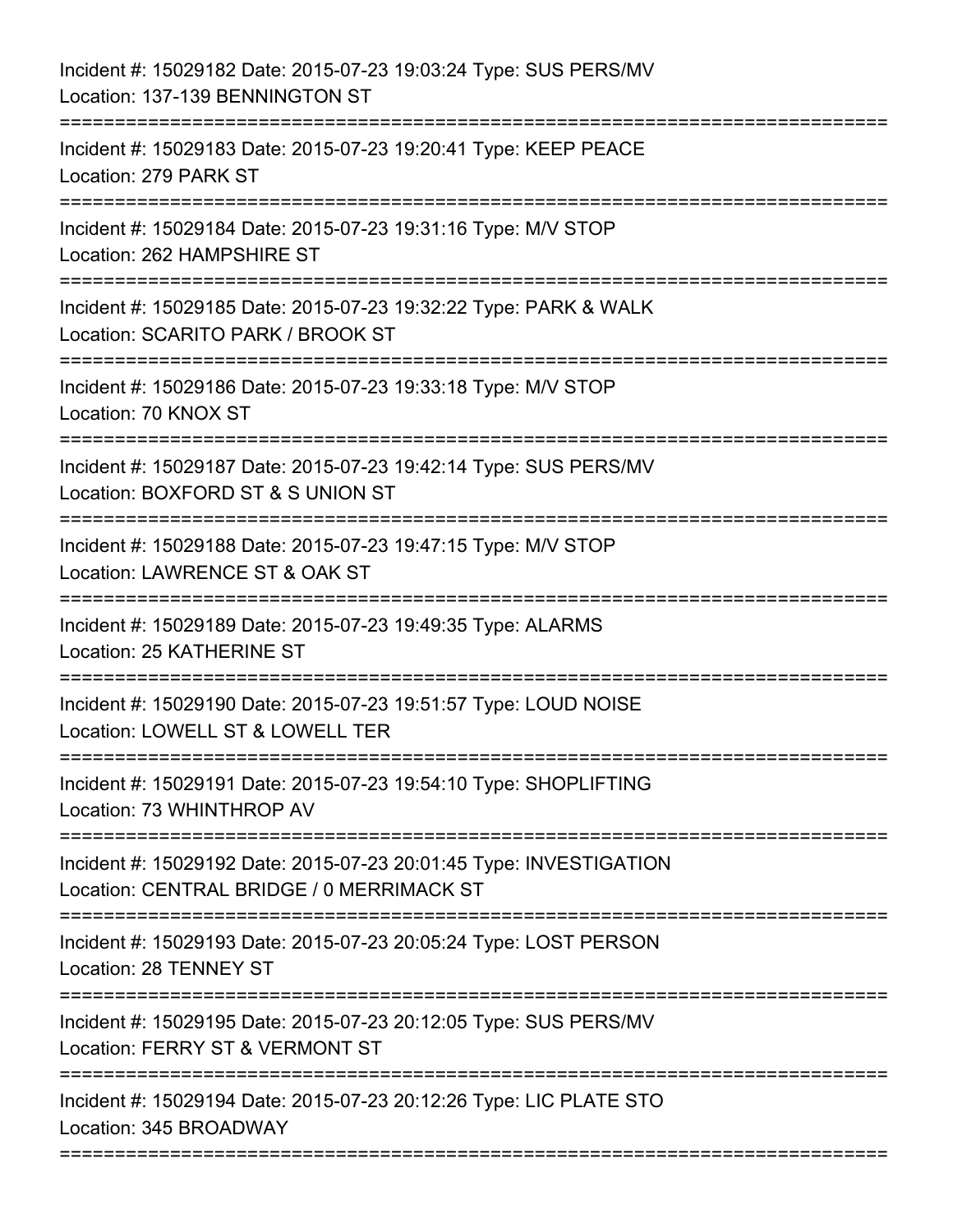Location: 88 BAILEY ST

| Location: AMESBURY ST & COMMON ST<br>Incident #: 15029198 Date: 2015-07-23 21:05:53 Type: SUS PERS/MV          |
|----------------------------------------------------------------------------------------------------------------|
| Location: 740 ESSEX ST<br>===================                                                                  |
| Incident #: 15029199 Date: 2015-07-23 21:23:39 Type: DRUG OVERDOSE<br>Location: 7 FOREST ST                    |
| Incident #: 15029200 Date: 2015-07-23 21:24:25 Type: M/V STOP<br>Location: S UNION ST                          |
| Incident #: 15029201 Date: 2015-07-23 21:34:10 Type: LOUD NOISE<br>Location: 123 DRACUT ST<br>:=============== |
| Incident #: 15029202 Date: 2015-07-23 21:48:53 Type: SUS PERS/MV<br>Location: 5 FOREST ST                      |
| Incident #: 15029203 Date: 2015-07-23 21:57:00 Type: DISTURBANCE<br>Location: 184 SARATOGA ST FL 3             |
| Incident #: 15029204 Date: 2015-07-23 22:03:39 Type: M/V STOP<br>Location: 8 WOODLAND ST                       |
| Incident #: 15029205 Date: 2015-07-23 22:04:09 Type: GEN OFFENCES<br>Location: 21 DOYLE ST                     |
| Incident #: 15029207 Date: 2015-07-23 22:06:42 Type: M/V STOP<br>Location: ESSEX ST & LAWRENCE ST              |
| Incident #: 15029206 Date: 2015-07-23 22:08:44 Type: GEN OFFENCES<br><b>Location: STATE ST</b>                 |
| Incident #: 15029208 Date: 2015-07-23 22:10:39 Type: DOMESTIC/PAST<br>Location: 7 GRACE TER #12                |
| Incident #: 15029209 Date: 2015-07-23 22:11:51 Type: DISTURBANCE<br>Location: 84 FARLEY ST                     |